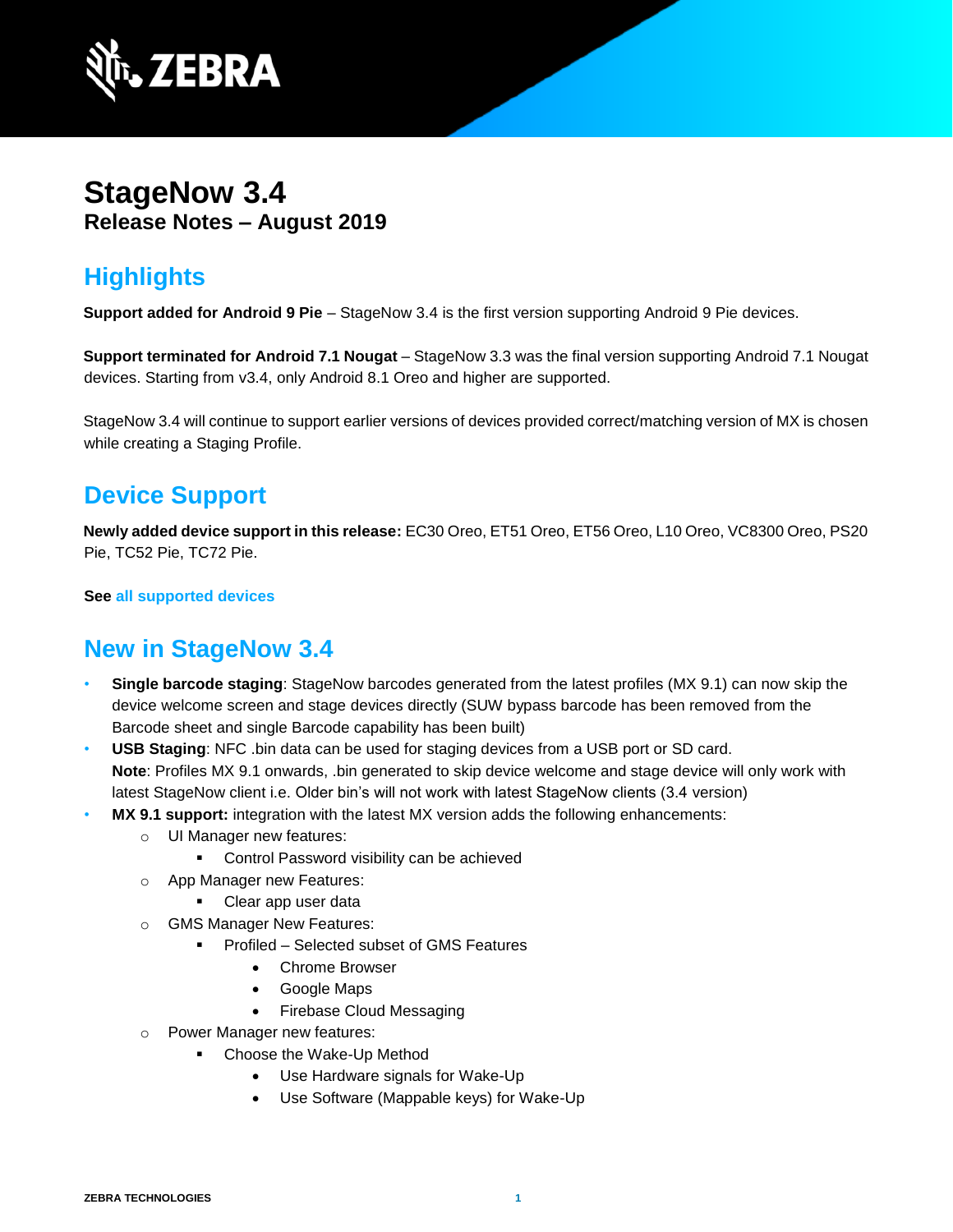

# **Resolved Issues**

None

### **Usage Notes**

None

#### **Known Issues**

- StageNow Client is not supported on Android Secondary users
- StageNow Client is not supported with Android Split screen mode
- Screen flickering observed on Android Oreo devices before Enterprise Reset when reset is performed using StageNow barcode
- If a reboot setting is placed in the deployment section, the device sometimes executes the reboot sequence before applying configuration settings Workaround: Do not add reboot setting in the assisted Wizard, use Xpert mode to conduct the same use case scenario with reboot setting or use Xpert mode to reboot the device
- WiFi-Hotspot staging facility is not supported on Windows 10 Note: Enabling WiFi Hotspot for Hotspot staging might fail in some instances on Windows 7 workstations because of unavailability of appropriate driver or incorrect operating system settings. Please refer to the following [link](http://techdocs.zebra.com/stagenow/) and refer troubleshooting section.

### **Important Links**

• [Installation and setup](http://techdocs.zebra.com/stagenow/) instructions

Note:

- $\circ$  For Chinese version, download an Adobe Acrobat reader with supports for the corresponding Asian language to generate the staging barcodes from Staging profile
- o StageNow tool upgrade/migration is supported from last two release versions of StageNow to present version

StageNow Release consists of the deliverables listed below:

| <b>Deliverables</b>         | <b>Details</b>                   |
|-----------------------------|----------------------------------|
| staging_solution_signed.exe | <b>StageNow Tool Installable</b> |
| StagingInstallGuide.pdf     | <b>StageNow Install Guide</b>    |